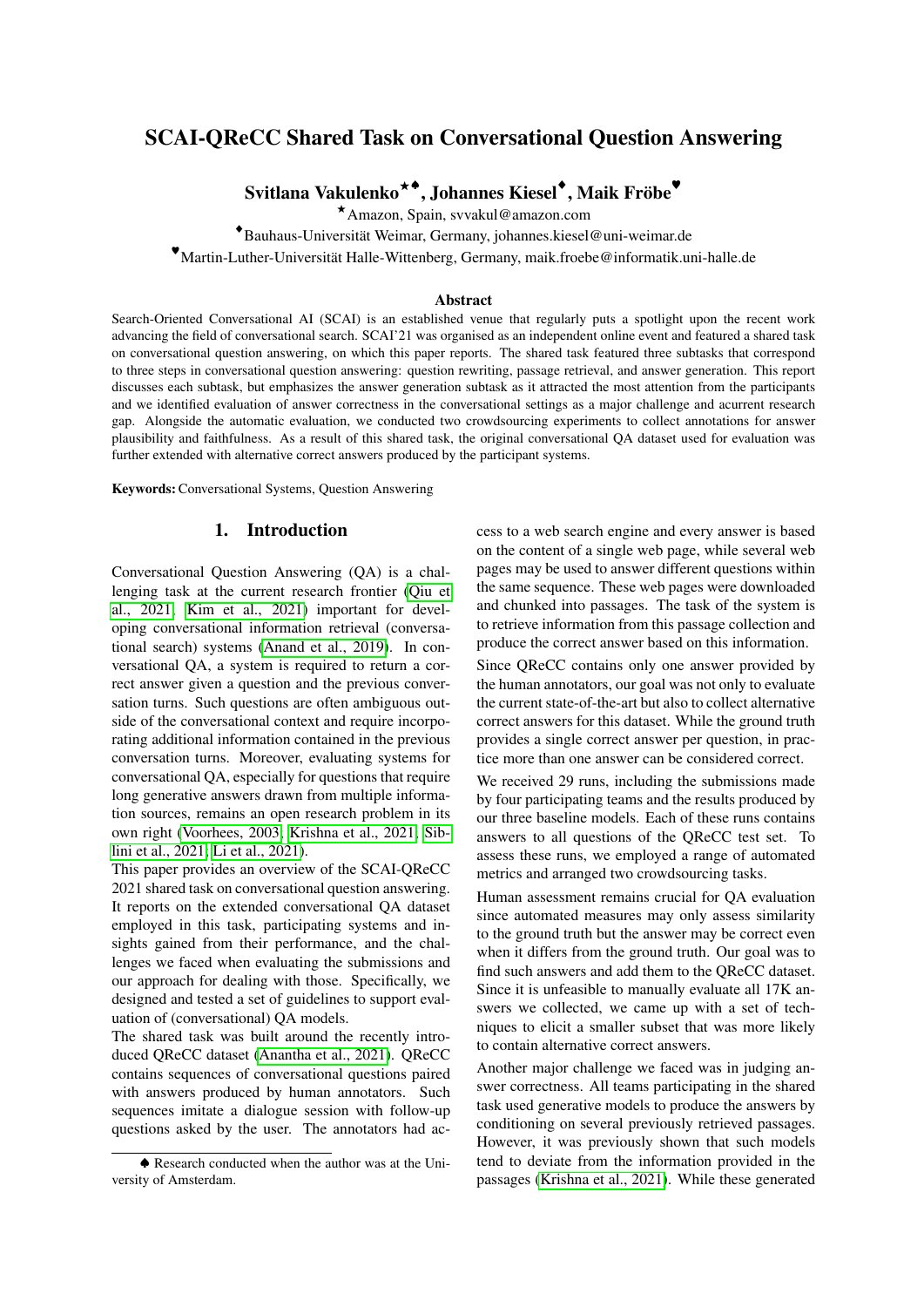|  | <b>Conversational Question: "Do NPs or PA</b> |  | make more?" |
|--|-----------------------------------------------|--|-------------|
|--|-----------------------------------------------|--|-------------|

**Rewritten Question**: "Do **nurse practitioners** or **physician assistants** make more?"

**Human Answer**: "According to the Bureau of Labor and Statistics (BLS), the **2017** median pay for **Nurse Practitioners** is \$110,930 per year, or \$53.33 per hour. In comparison, 2017 median pay for **Physician Assistants** is \$104,860 per year, or \$50.41 per hour."

**Generated Answer**: "The average salary for a **nurse practitioner** is \$65,000. The average salary for a **physician's assistant** is \$30,000."

**Extracted Answer**: "The BLS reports that the median annual wage for **nurse practitioners** was \$109,820 as of May **2019** , while the median annual wage for **physician assistants** reached \$112,260 during the same month."

<span id="page-1-0"></span>Figure 1: A sample from the SCAI-QReCC results with the original conversational question, disambiguated rewritten question, a ground-truth human answer, an unfaithful generated answer from one of the participating systems and an alternative correct answer extracted from the submitted passages using our approach.

answers may seem plausible to a human annotator, they may contain factual errors.

Considering the challenges mentioned above, we propose to evaluate the submitted answers in two stages: (1) answer plausibility: does it answer the question?; (2) answer faithfulness: does it follow from the evidence available from the passage collection?

Since the length of a single passage makes them unscrutinizable for a human evaluator, we employ a token-overlap-based heuristic to extract shorter spans from the retrieved passages. Consider the example provided in Figure [1.](#page-1-0) While the human answer is outdated and the generated answer is not factually correct, they both allow us to find similar answer spans within the retrieved passages that can be either used as evidence or as the extracted answers themselves.

The rest of the paper is structured as follows. Section [2](#page-1-1) describes the subtasks, baselines and participating systems. Section [3](#page-2-0) lists the metrics we used for automated evaluation and summarises their results. In Section [4](#page-4-0) we provide a brief overview of our human evaluation procedure, which is then described in more detail in Sections [5-](#page-5-0)[6](#page-5-1) Finally, Section [7](#page-6-0) concludes with a summary of our main findings, lessons learned and directions for future work.

# 2. Task Setup

<span id="page-1-1"></span>This section describes the setup of the 2021 edition of the SCAI-QReCC2021 shared task in more detail, including the three subtasks relevant for conversational QA, our baselines, and participating systems.

### 2.1. Subtasks

Following the same setup as in QReCC, we decomposed the end-to-end conversational QA task into three subtasks that can be implemented and evaluated separately: (1) question rewriting – ability of the model to correctly interpret and reformulate the question into its unambiguous equivalent; (2) passage retrieval – ability of the model to locate information relevant for answering the question; and (3) answer generation – ability of the model to produce faithful and grammatically correct answers.

While the conversational QA task can be approached end-to-end using a single model, such decomposition is beneficial for several reasons: (1) it allows to reuse the same passage retrieval and answer generation components already tuned for non-conversational QA [\(Vaku](#page-9-1)[lenko et al., 2021\)](#page-9-1); (2) it allows to efficiently scale retrieval to large document collections using sparse representation approaches [\(Luan et al., 2021\)](#page-8-5); (3) it enables a more thorough evaluation providing insights into the bottlenecks and opportunities to improve the end-to-end performance [\(Vakulenko et al., 2020\)](#page-9-2).

### <span id="page-1-2"></span>2.2. Baselines

We introduced three baseline models to serve as reference points:

- *Basic*. This baseline implements a naive approach for question answering: it submits the question as the answer. Though not intuitive at first glance, this baseline is surprisingly hard to beat as most QA metrics are based on token overlap between submitted and ground truth answer, and the ground truth answers naturally often share tokens with the respective questions.
- *Simple*. This baseline implements low-effort approaches for each subtask. For question rewriting, it submits the question without modification. For passage retrieval, it employs Pyserini<sup>1</sup> BM25 with  $k1 = 0.82$  and  $b = 0.68$  as in the OReCC paper [\(Anantha et al., 2021\)](#page-7-1). For question answering, it submits the sentence from the retrieved passages that contains the most of the stemmed noun phrases of the question. The baseline's source code is available on Github.<sup>2</sup>
- *GPT3*. This baseline uses the OpenAI GPT3 API [\(Brown et al., 2020\)](#page-7-2) with default parameters (see Appendix) for question answering. The answers for 16,451 conversational questions of the test set were generated in 90 minutes for 33 USD. As the model prompt, all preceding questions and answers were prefixed with "Q:" and "A:" respectively and then concatenated.

<sup>1</sup> <https://github.com/castorini/pyserini> 2 [https://github.com/scai-conf/SCAI-QReCC-21/](https://github.com/scai-conf/SCAI-QReCC-21/tree/main/code/simple-baseline) [tree/main/code/simple-baseline](https://github.com/scai-conf/SCAI-QReCC-21/tree/main/code/simple-baseline)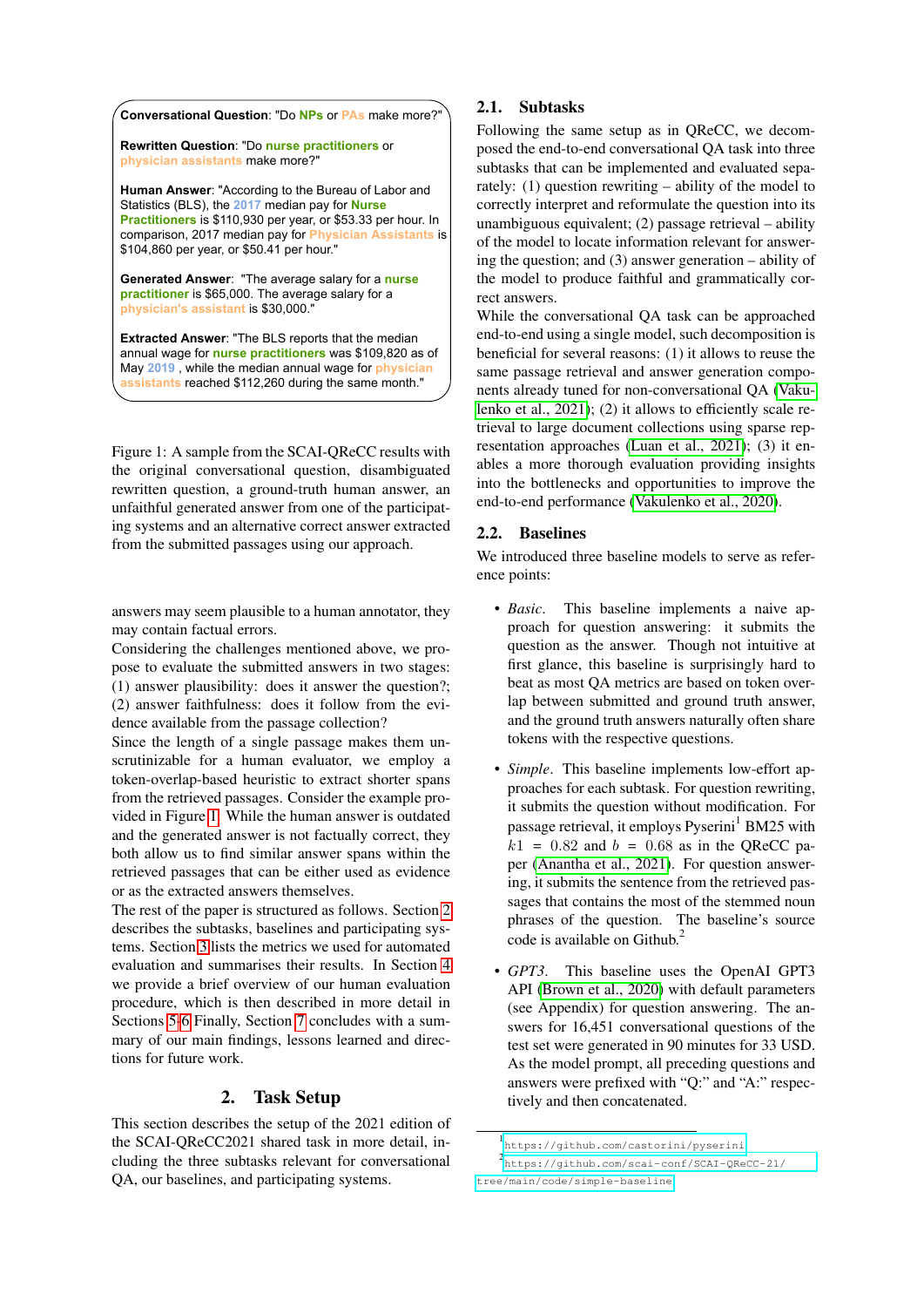### <span id="page-2-1"></span>2.3. Participating Systems

We encouraged participants to submit working soft-ware through the TIRA [\(Potthast et al., 2019\)](#page-8-6) platform but also allowed for traditional run file submissions. Each participant received access to a dedicated virtual machine with full admin rights and access to the QReCC dataset and a pre-build Anserini [\(Yang et](#page-9-3) [al., 2017\)](#page-9-3) index to deploy their software submissions and improve upon the available Pyserini baseline. We deployed the Pyserini baseline as software submission in TIRA and made the code available to simplify adaptations and encourage reproducibility because software submissions in TIRA can be executed on new datasets in the future without adoption. Still, all participants submitted run files and no working software because the deadline of the SCAI-QReCC 2021 shared task was close to the deadline of the TREC 2021 CAsT track. Overall, four teams submitted results to the shared task:

- *Rachael* (Gonçalo Raposo and Coheur, 2022) implemented a three-stage pipeline that rewrites the question with T5 [\(Raffel et al., 2020\)](#page-8-8) and summarizes the top-10 passages retrieved with BM25 for the rewritten question using PEGASUS [\(Zhang](#page-9-4) [et al., 2020a\)](#page-9-4) to generate the answer. The T5 model for query rewriting is pre-trained<sup>3</sup> on the CANARD dataset [\(Elgohary et al., 2019\)](#page-7-3) and uses the questions and answers of previous turns and the current question to make the current question context-independent. The rewritten query is used to retrieve the top-10 passages with BM25 implemented in Pyserini. Finally, the rewritten query and the top-10 passages are concatenated and fed to the abstractive summarizer PEGASUS fine-tuned on the official QReCC training set. The resulting summary is returned as the answer.
- *Rali-QA* used the human rewritten questions to retrieve passages with a pipeline identical to our simple baseline (BM25 with  $k1 = 0.82$  and  $b =$ 0.68) and a fine-tuned extractive BERT model for question answering on the top-k passages. The BERT model was fine-tuned for span extraction during a single epoch on the official QReCC training dataset, starting with the weights from a BERT model pre-trained on SQuAD v1.
- *Torch* uses a three-stage pipeline that rewrites the question with GPT2 [\(Radford et al., 2019\)](#page-8-9), retrieves passages with BM25 and a BERT-based re-ranker, and generates the answer from the topscored passage using T5 [\(Raffel et al., 2020\)](#page-8-8). The question rewriting follows the idea of Yu et al. [\(Yu](#page-9-5) [et al., 2020\)](#page-9-5) and uses GPT2 fine-tuned on the official QReCC training set with the questions and answers of previous turns and the current question to rewrite the current question. The passage retrieval

re-ranks the top-1000 results for the rewritten query of BM25 implemented in Anserini [\(Yang](#page-9-3) [et al., 2017\)](#page-9-3)  $(k1 = 0.9$  and  $b = 0.4)$  using the OpenMatch [\(Liu et al., 2021b\)](#page-8-10) BERT re-ranker pre-trained on MS-MARCO.<sup>4</sup> Initially, the answer generation was intended in two stages using two T5 models. The first stage was intended to use a T5 model to generate a dedicated answer for each of the top-10 passages from the BERT re-ranking by concatenating the passage to the rewritten question. The second stage was intended to use another T5 model that uses the ten generated answers as input to generate the final answer as output. Due to the length of the passages, the fine-tuning of the second T5 model failed. Hence, the final answer was generated using the top-passage concatenated to the rewritten question (leaving the second stage of answer generation for future work).

• *Ultron* use a two-stage pipeline rewriting the question with the sequence-to-sequence model BART [\(Lewis et al., 2020a\)](#page-8-11) and generating the answers using RAG [\(Lewis et al., 2020b\)](#page-8-12). The BART model uses the current question and the queries of the previous turns as input to rewrite the current question. The BART model was fine-tuned for question rewriting using the official QReCC training set. Due to the large size of the collection, team ultron tested three different indexes for answer generation with RAG: (1) the Wikipedia index, (2) a filtered version of the QReCC passages using the top-10 passages for the questions of all turns of the conversation retrieved with BM25, and (3) a filtered version of the QReCC passages using the top-100 passages for the questions of all turns of the conversation retrieved with BM25.

### 3. Automatic Evaluation

<span id="page-2-0"></span>This section lists the metrics we used for automated evaluation and summarises their results.

### <span id="page-2-2"></span>3.1. Metrics

The following section describes the metrics employed for each of the three subtasks. All metrics are averaged over all turns in the test set. Our script to calculate these metrics is made available as open-source.<sup>5</sup>

**Question Rewriting** We employ the measure which achieved in the dataset paper the highest correlation with human judgements for this subtask, ROUGE-1 [\(Anantha et al., 2021\)](#page-7-1). The question rewriting subtask

<sup>3</sup> <https://huggingface.co/castorini/t5-base-canard>

<sup>4</sup> [https://huggingface.co/castorini/](https://huggingface.co/castorini/monobert-large-msmarco) [monobert-large-msmarco](https://huggingface.co/castorini/monobert-large-msmarco)

<sup>5</sup> [https://github.com/scai-conf/SCAI-QReCC-21/](https://github.com/scai-conf/SCAI-QReCC-21/tree/main/code/evaluation-script)

[tree/main/code/evaluation-script](https://github.com/scai-conf/SCAI-QReCC-21/tree/main/code/evaluation-script). Due to the large model size, KPQA was computed using the original script in <https://github.com/hwanheelee1993/KPQA>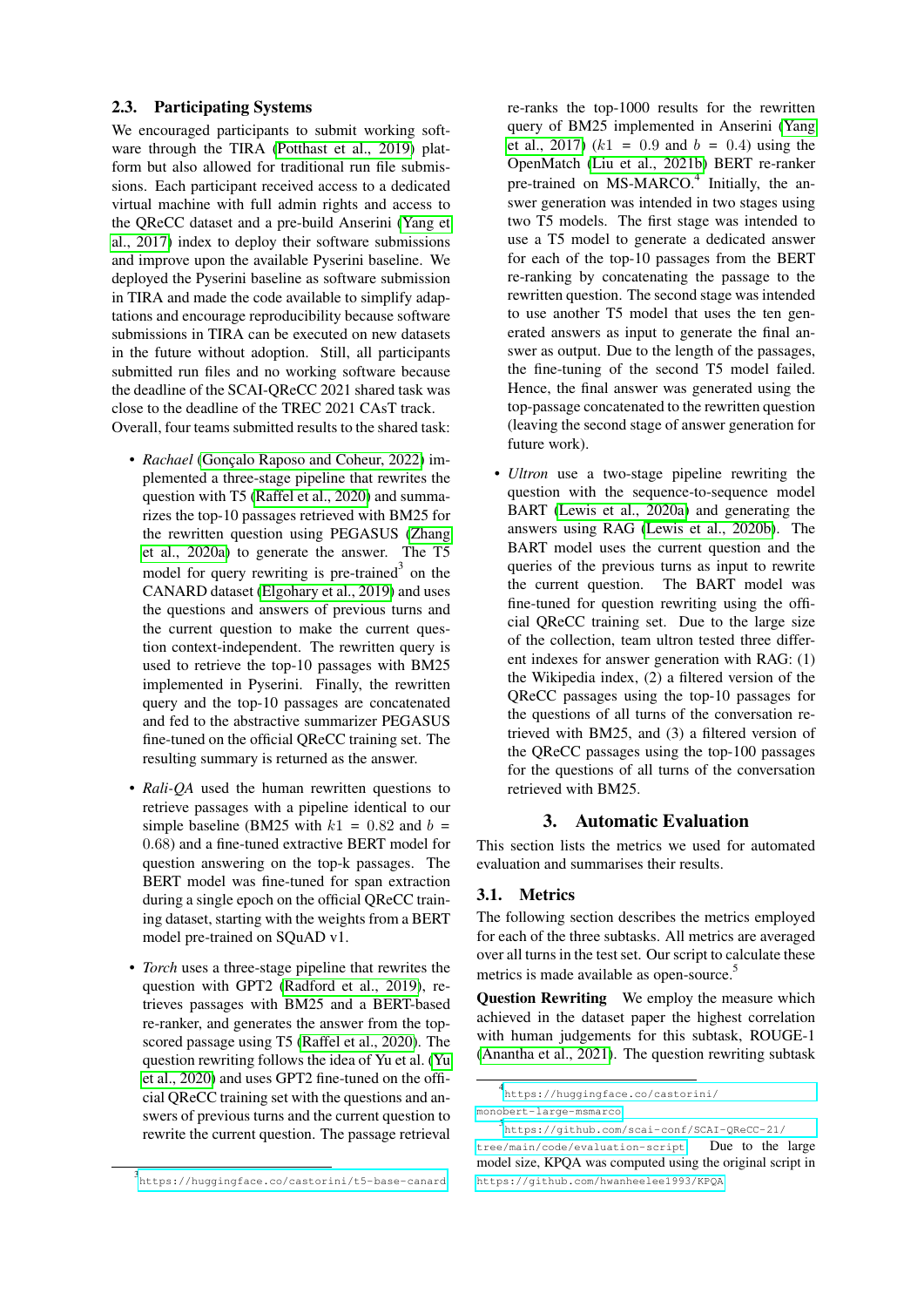is only performed and evaluated on the *original* dataset as the questions in the *rewritten* dataset are already the ground-truth rewrites.

• *QR*. We report, ROUGE-1 [\(Lin, 2004\)](#page-8-13) here, which is the unigram recall (on token level) between the automatically rewritten questions and the groundtruth one as recommended based on the experimental evaluation performed by [\(Anantha et al.,](#page-7-1) [2021\)](#page-7-1) (Section 6: Question Rewriting Metrics Validation).

Passage Retrieval From the dataset paper we adopt the use of the mean reciprocal rank to evaluate the ranking of passages retrieved for each question [\(Anantha et](#page-7-1) [al., 2021\)](#page-7-1). Although the use of MRR faces some criticism [\(Fuhr, 2017;](#page-8-14) [Zobel and Rashidi, 2020\)](#page-9-6), it is still used for evaluations in the TREC 2021 Conversational Assistance and Deep Learning tracks. We employ it here for comparability with previous work.

• *MRR*. This metric is equal to  $1/r$ , where r is the rank of the highest-ranked relevant passage. We employ the token overlap heuristic of [Anantha et](#page-7-1) [al. \(2021\)](#page-7-1) to determine relevance. Using token overlap is similar in spirit to several of the question answering metrics described below.

Question Answering We experiment with eight different metrics for comparing the generated answers with the ground-truth answers:

- *EM*. The "Exact Match" is 1 if the answer is identical to the ground-truth after lowercasing, stemming, punctuation, and stopword removal. An Exact Match of 0 corresponds to disjoint pairs of text.
- *F1*. The F-Measure is the harmonic mean of precision and recall. These correspond here to the fraction of shared tokens between predicted and ground-truth answer among the tokens in the predicted or in the ground-truth answer, respectively.
- *R1*. ROUGE-1: the same as *QR* for question rewriting.
- *POSS*. The POSSCORE [\(Liu et al., 2021a\)](#page-8-15) computes the cosine similarity of averaged word embeddings between predicted and ground-truth answers, but does so separately and weighted for tokens with specific part-of-speech tags and tokens with other tags. We use the default tag set: ADJ, ADV, VERB, PROPN, NOUN.
- *SAS*. Semantic Answer Similarity [\(Risch et al.,](#page-8-16) [2021\)](#page-8-16) uses a cross-encoder neural network, where both predicted and ground-truth answer are first concatenated with a separator token in between and then fed into a language model for similarity prediction.
- *BERT*. BERTScore [\(Zhang et al., 2020b\)](#page-9-7) computes the token-wise F-Measure (see above) between predicted and ground-truth answers, but matches tokens based on the highest cosine similarity of the respective contextual BERT embeddings and uses this similarity instead of a binary exact match. Moreover, matches are weighed by the inverse document frequency of the matched token.
- *BKPQA*/*RKPQA*. BERTScore-KPQA and ROUGE-L-KPQA [\(Lee et al., 2021\)](#page-8-17) are modified version of BERTScore (see there) and ROUGE-L [\(Lin, 2004\)](#page-8-13) that weight each token by a predicted importance of the answer token with respect to the question. This importance score is predicted using a fully connected neural network that is trained on extractive question answering datasets.

## 3.2. Results

The upper part of Table [1](#page-4-1) compares our baselines (Section [2.2\)](#page-1-2) and the participating systems (Section [2.3\)](#page-2-1) on the test split of the QReCC dataset. The bottom part shows the scores when directly using the human rewritten questions as input instead of the original ones.

Question Rewriting This subtask is evaluated on the original dataset only. The QR column shows the ROUGE-1 that the approaches reached. The simple baseline returns the question as-is and is outperformed by every run of the two teams that implemented their own rewriting approaches. Both teams achieved similar scores, with team Rachael having a slight advantage indicating that T5 might be a good starting point for further improving question rewriting.

Passage Retrieval The teams Rachael, Rali-QA, and Torch submitted results for the passage retrieval subtask, which we compared in terms of the mean reciprocal rank (MRR). Nearly all submitted runs improve upon the simple baseline, which uses the BM25 retrieval model with a standard parameter set. The best run, by team Rachael, reaches even a more than twice as high score. However, the run with the highest QR does not reach the highest MRR. Indeed, the Pearson correlation of a runs QR and MRR for team Rachael is -0.35, indicating a weak negative correlation. The scores for QR and MRR are similar across team Rachael's runs, though. In general, a considerably higher MRR is reached when using human rewritten questions, showing the necessity of the rewriting step. Figure [2](#page-4-2) visualizes this performance increase. Surprisingly, the simple baseline performed best in this case. A possible explanation is that the not-rewritten questions it uses provide a much worse starting point for passage retrieval than the automatic rewritten questions of the participating teams.

Question Answering All four teams participated in the question answering subtask. For this task, the baselines are consistently beaten by at least one participant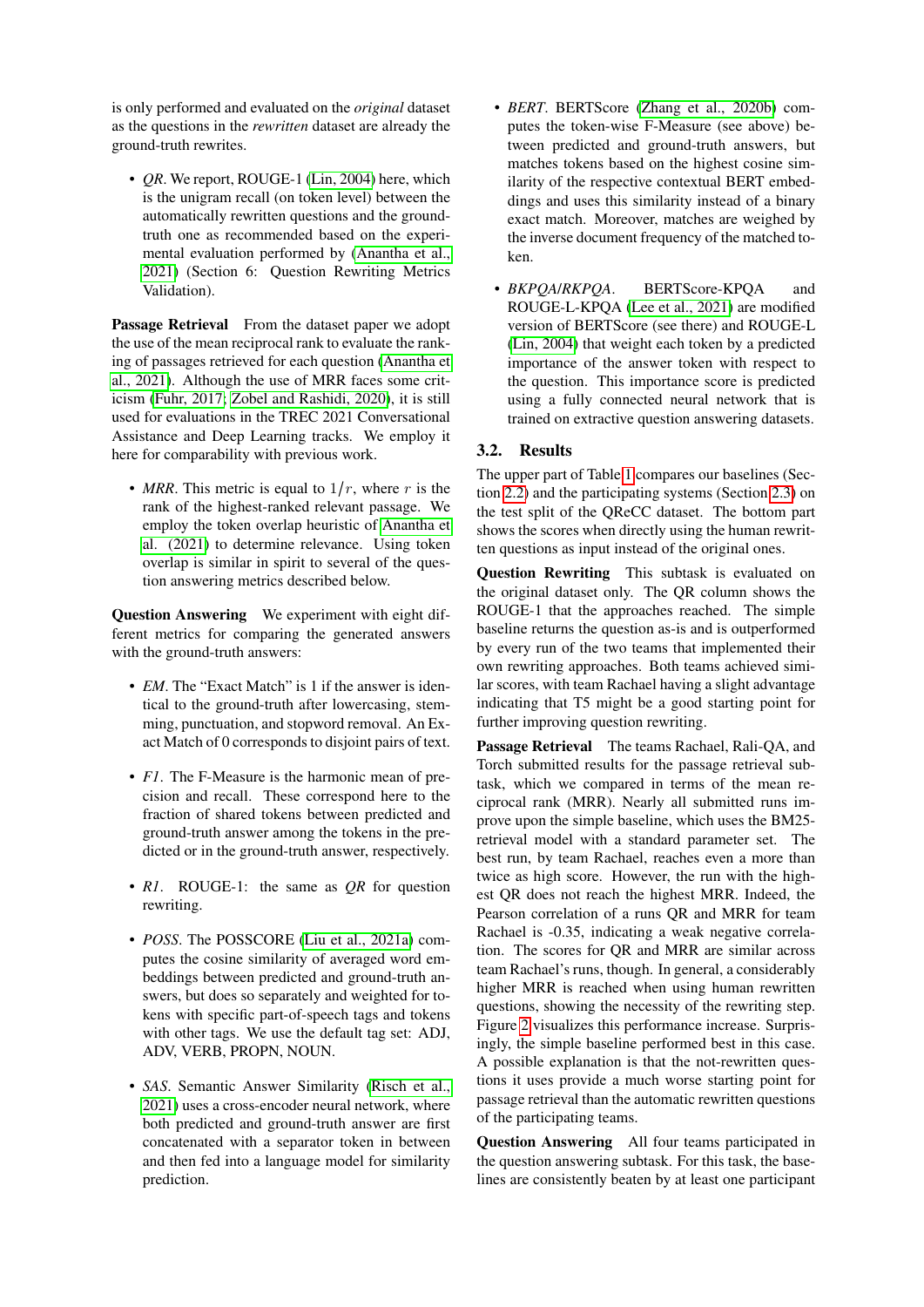| Team   | Run                           | QR    | <b>MRR</b>               | EM    | F1    | $R1$  | <b>POSS</b> | <b>SAS</b> |                          | <b>BERT BKPOA RKPOA</b>  |       |
|--------|-------------------------------|-------|--------------------------|-------|-------|-------|-------------|------------|--------------------------|--------------------------|-------|
|        | Original questions            |       |                          |       |       |       |             |            |                          |                          |       |
|        | Basic baseline                |       | $\overline{\phantom{a}}$ | 0.000 | 0.114 | 0.095 | 1.283       | 0.207      | 0.422                    | 0.432                    | 0.064 |
|        | GPT3 baseline                 |       | $\overline{\phantom{a}}$ | 0.001 | 0.149 | 0.148 | 1.305       | 0.264      | 0.448                    | 0.467                    | 0.134 |
|        | Simple baseline               | 0.571 | 0.065                    | 0.001 | 0.067 | 0.150 | 1.490       | 0.162      | 0.367                    | 0.426                    | 0.097 |
|        | rachael 2021-09-04-10-38-07   |       | 0.056                    | 0.002 | 0.138 | 0.193 | 1.583       | 0.163      | 0.410                    | 0.476                    | 0.135 |
|        | rachael 2021-09-08-07-07-57   | 0.675 | 0.135                    | 0.006 | 0.187 | 0.226 | 1.570       | 0.277      | 0.452                    | 0.498                    | 0.175 |
|        | rachael 2021-09-08-07-09-57   | 0.682 | 0.128                    | 0.006 | 0.186 | 0.226 | 1.558       | 0.269      | 0.448                    | 0.494                    | 0.175 |
|        | rachael 2021-09-08-15-40-34   | 0.679 | 0.133                    | 0.007 | 0.176 | 0.211 | 1.456       | 0.254      | 0.420                    | 0.460                    | 0.164 |
|        | rachael 2021-09-08-21-49-44   | 0.681 | 0.130                    | 0.008 | 0.177 | 0.211 | 1.461       | 0.246      | 0.422                    | 0.462                    | 0.167 |
|        | rachael 2021-09-15-09-05-06   | 0.673 | 0.158                    | 0.011 | 0.179 | 0.212 | 1.333       | 0.254      | 0.405                    | 0.444                    | 0.172 |
|        | rachael 2021-09-15-09-06-44   | 0.681 | 0.150                    | 0.010 | 0.179 | 0.211 | 1.369       | 0.249      | 0.408                    | 0.449                    | 0.169 |
|        | rachael 2021-09-15-09-07-49   | 0.676 | 0.157                    | 0.010 | 0.187 | 0.219 | 1.399       | 0.264      | 0.418                    | 0.457                    | 0.175 |
|        | rachael 2021-09-15-09-08-40   | 0.685 | 0.149                    | 0.010 | 0.189 | 0.222 | 1.458       | 0.259      | 0.428                    | 0.470                    | 0.178 |
| torch  | $usi_T5_Taw2$                 | 0.657 | 0.082                    | 0.001 | 0.137 | 0.200 | 1.451       | 0.221      | 0.415                    | 0.467                    | 0.117 |
|        | Human rewritten questions     |       |                          |       |       |       |             |            |                          |                          |       |
|        | <b>Basic baseline</b>         |       | $\overline{\phantom{a}}$ | 0.000 | 0.224 | 0.205 | 1.555       | 0.351      | 0.517                    | 0.472                    | 0.132 |
|        | Simple baseline               |       | 0.398                    | 0.001 | 0.098 | 0.282 | 1.666       | 0.372      | $\overline{\phantom{a}}$ | $\overline{\phantom{a}}$ |       |
|        | rachael 2021-09-04-10-39-42   |       | 0.359                    | 0.011 | 0.267 | 0.331 | 1.674       | 0.398      | 0.534                    | 0.562                    | 0.258 |
|        | rachael 2021-09-06-09-21-43   |       | 0.359                    | 0.018 | 0.290 | 0.339 | 1.649       | 0.430      | 0.549                    | 0.570                    | 0.277 |
|        | rachael 2021-09-15-19-36-31   |       | 0.385                    | 0.028 | 0.302 | 0.345 | 1.618       | 0.420      | 0.544                    | 0.566                    | 0.290 |
|        | rali-qa 2021-09-09-13-01-07   |       | 0.269                    | 0.003 | 0.166 | 0.212 | 1.385       | 0.264      | 0.407                    | 0.457                    | 0.174 |
| ultron | 2021-09-04-17-28-07           |       | $\sim$                   | 0.001 | 0.183 | 0.186 | 1.357       | 0.301      | 0.463                    | 0.457                    | 0.121 |
| ultron | 2021-09-08-15-04-28           |       | $\blacksquare$           | 0.015 | 0.261 | 0.258 | 1.565       | 0.383      | 0.533                    | 0.539                    | 0.220 |
| ultron | 2021-09-08-15-07-30           |       | $\overline{\phantom{a}}$ | 0.001 | 0.187 | 0.189 | 1.380       | 0.306      | 0.472                    | 0.465                    | 0.123 |
| ultron | 2021-09-08-15-08-00           |       | $\overline{\phantom{a}}$ | 0.004 | 0.247 | 0.236 | 1.597       | 0.379      | 0.536                    | 0.525                    | 0.177 |
| ultron | bart-large_top1bm25           |       | $\overline{\phantom{a}}$ | 0.000 | 0.017 | 0.017 | 0.150       | 0.111      | 0.046                    | 0.048                    | 0.016 |
| ultron | distilbart-xsum-12-1_top1bm25 |       | $\overline{\phantom{a}}$ | 0.000 | 0.019 | 0.020 | 0.170       | 0.113      | 0.050                    | 0.054                    | 0.018 |
| ultron | distilbart-xsum-12-3_top1bm25 |       | $\overline{\phantom{a}}$ | 0.000 | 0.022 | 0.023 | 0.175       | 0.117      | 0.052                    | 0.056                    | 0.021 |
| ultron | rag-bm25 <sub>-100</sub>      |       | $\overline{\phantom{a}}$ | 0.004 | 0.247 | 0.236 | 1.597       | 0.379      | 0.536                    | 0.525                    | 0.177 |
| ultron | rag-dpr-hard-neg-bm25-top10   |       | $\overline{\phantom{a}}$ | 0.015 | 0.261 | 0.258 | 1.565       | 0.383      | 0.533                    | 0.539                    | 0.220 |
| ultron | rag-ft-dpr-hard-neg-bm25_10   |       | $\overline{\phantom{0}}$ | 0.015 | 0.261 | 0.258 | 1.565       | 0.383      | 0.533                    | 0.539                    | 0.220 |

<span id="page-4-1"></span>Table 1: Evaluation results on the original dataset (top) and when using the human rewritten questions as input. Metrics are described in Section [3.1.](#page-2-2) A "-" denotes that no output was submitted for the respective task or the evaluation code failed (for BERT, BKPQA, and RKPQA).



<span id="page-4-2"></span>Figure 2: Highest scores reached per dataset variant for each metric. For all metrics except POSS a score of 1 corresponds to optimal performance.

for each metric. However, we find that the rankings of the different metrics often disagree, leaving otherwise an inconclusive image. As an extreme case, the runs by team Rachael that achieved the highest POSS-CORE (for original and human rewritten questions) actually got the lowest score of their runs for most other metrics. The only exceptions are the BERTScore and BERTScore-KPQA metric when using original questions. Despite these differences, however, the metrics generally agree on ranking the runs of team Rachael high up, indicating the potential of their approach. Moreover, as Figure [2](#page-4-2) shows, using human rewritten questions instead of the original ones does also improve question answering performance—for all metrics—, though to a lesser extent than for passage retrieval (MRR). To enrich these automated results and provide more insight, we also employed a human evaluation procedure outlined in the next section.

### 4. Human Evaluation

<span id="page-4-0"></span>An overview of our human evaluation of the QA performance is given in Figure [3](#page-5-2) and consists of two phases. We start with the set of candidate answers  $A_C$  for question  $q$  that was obtained from the runs submitted by the participants and our baseline approaches. Then, we use the SAS score [\(Risch et al., 2021\)](#page-8-16) that shows similarity to the ground truth answer  $a$  from QReCC to filter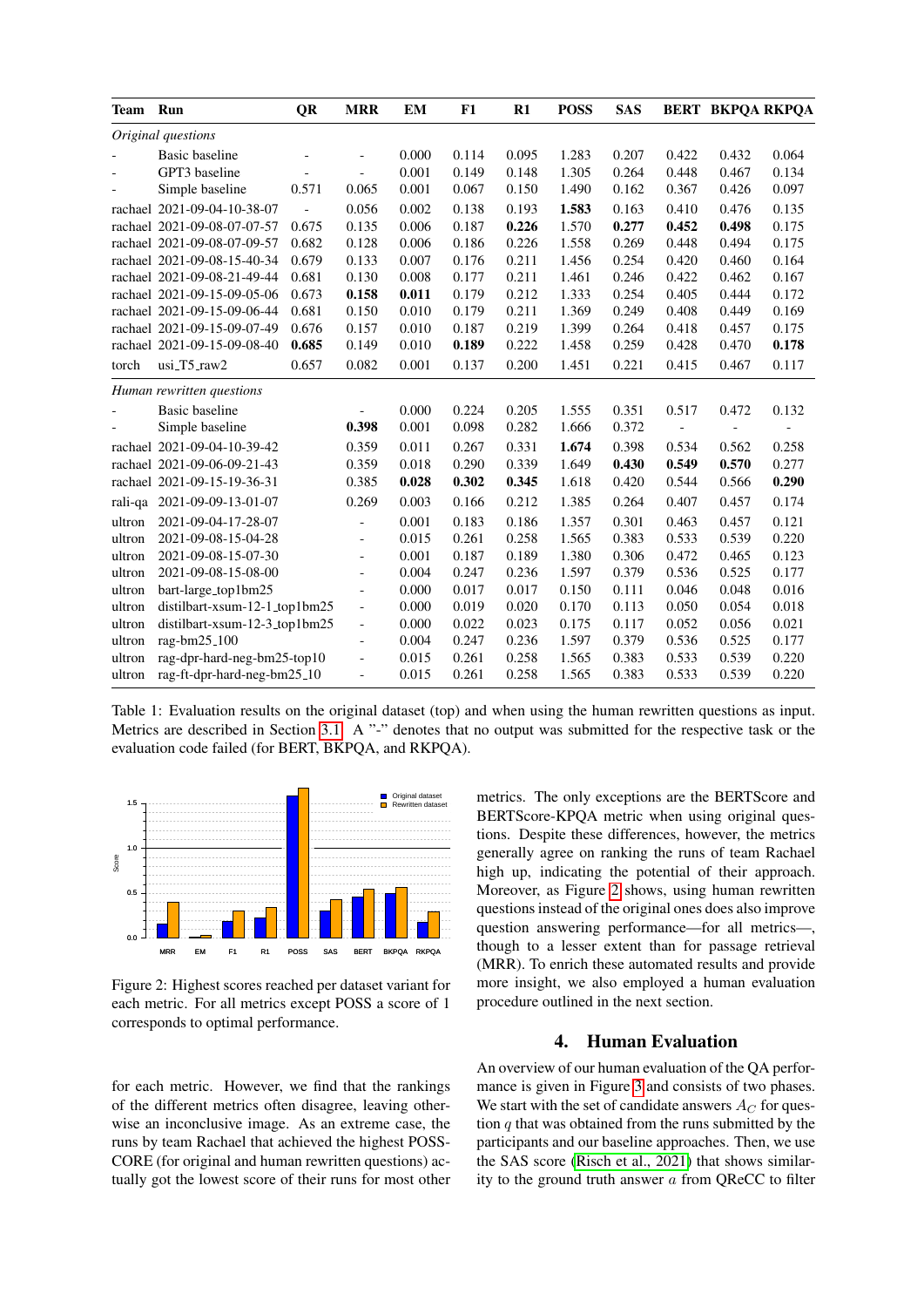

<span id="page-5-2"></span>Figure 3: Our human evaluation including assessment of the answer plausibility and answer faithfulness.

out the candidate answers that are more likely to be correct. The subset with the highest SAS scores  $A_{C'} \subseteq A_C$ is then used to crowdsource answer plausibility labels (see Section [5](#page-5-0) for more details). The result of this phase is the subset  $A_P \subseteq A_{C'}$  of all plausible answers identified for question  $q$ .

The next evaluation phase is designed to assess faithfulness of the plausible answers identified at the previous phase. For each plausible answer in  $A<sub>P</sub>$ , we collect a set of evidence spans  $E_C$  by matching each answer to the top-k passages submitted by the participants  $P_C$  using a sliding window and a token-overlap heuristic. We keep the token-overlap threshold low to find semantic matches and then apply the SAS score to filter out the candidate spans. The resulting sets of spans extracted from the passages  $E_{C'} \subseteq E_C$  paired with the corresponding plausible answers  $A_{P'} \subseteq A_P$  is then used to crowdsource faithfulness labels (see Section [6](#page-5-1) for more details).

### 5. Answer Plausibility

<span id="page-5-0"></span>In this section, we describe our answer sampling approach and annotation instructions. We conclude with summarising our results.

#### 5.1. Answer sampling

We obtained 16,736 answers, in total, from all the submitted runs including our baselines and participant systems. Our goal was to find alternative correct answers or answer variations that could help us to extend the ground-truth answers in QReCC. We also decided to focus on the questions on which the participating systems tend to disagree. To this end, we sampled at least four alternative answers per question submitted by the systems that are all distinct but at the same time semantically close to the ground truth answer using the SAS score (described in Section [3.1\)](#page-2-2) with the threshold above 0.7. While the SAS score allows to find answer paraphrases beyond the lexical overlap matches, it also enables us to capture alternative answers that may contradict the ground truth answers (see the Generated Answer in Figure [1\)](#page-1-0).

### 5.2. Annotation task

We asked the crowd workers using Amazon Mechanical Turk (MTurk) to judge the answers with respect to the questions (see Figure [4\)](#page-5-3). This annotation task was estimated to take about 30 seconds for a single QA pair, on average. The workers were reimbursed with \$0.06 per sample they annotated.<sup>6</sup>



<span id="page-5-3"></span>Figure 4: Task setup for answer plausibility annotation.

We started the crowdsourcing experiment with several smaller batches at first and performed the quality assurance of the results to select a pool of the trusted crowd workers who then completed the rest of the annotations. One of the authors did the quality assurance by manually examining the samples with disagreements. We collected two annotations per sample. The disagreements were manually resolved for the first batches. The rest of samples on which our pool of trust crowd workers disagreed were automatically discarded.

#### 5.3. Results

After processing the annotations, we collected 1,863 answers judged as plausible, 108 malformed answers, and 107 implausible answers (see Table [2](#page-7-4) for per run distribution). Thereby, we obtained 465 clusters with more than one plausible answers for the same question (avg: 4, max: 13 answers per cluster). In some cases those answers were paraphrases, shortened or more detailed versions of the same answer. In other cases, the answers are different, which may or may not be contradictory, such as pointing at different aspects in a definition (see the example provided in Figure [5\)](#page-6-1).

### 6. Answer Faithfulness

<span id="page-5-1"></span>This section describes our answer grounding approach that produces short evidence spans enabling the crowdworkers to efficiently judge answer faithfulness.

#### 6.1. Evidence sampling

Evaluating answer correctness with respect to the passage collection (faithfulness) is a hard task because the passages are very long for crowd workers to go through. Our approach to sampling evidence spans is based on the observation that the human answers often paraphrase the original paragraph text in QReCC but,

<sup>&</sup>lt;sup>6</sup>The rate was calculated based on an hourly wage of \$7.25, which is the US federal minimum wage provided by the US Department of Labor.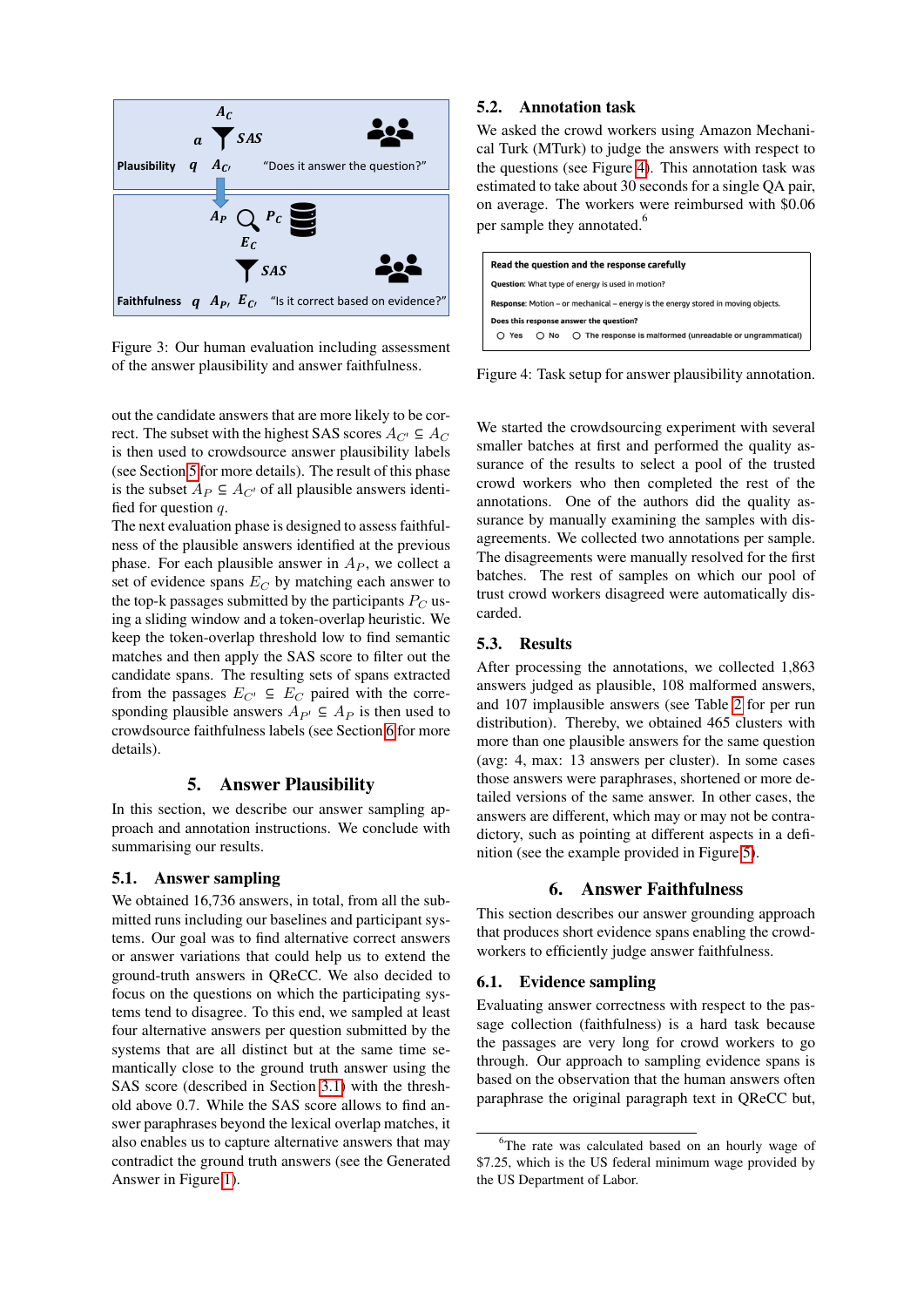

<span id="page-6-1"></span>Figure 5: A sample cluster of plausible answers for the same question from the SCAI-QReCC results.

in the majority of cases, those paraphrases stay sufficiently close to the original such that the token overlap heuristic helps to identify them.

Firstly, we use the same span heuristic proposed in [\(Anantha et al., 2021\)](#page-7-1) to select short text spans within the passages with the maximum token overlap. We lower the token overlap threshold considerably to allow for non-verbal semantic matches as well. The evidence spans were trimmed to contain full sentences for readability. Secondly, we use the SAS score to compare between the matched sentences and all the generated answers to select a pool of evidence for each question. Similarly, we also sample additional evidence using the ground-truth answers from QReCC produced by human annotators.

Afterwards, we just merge all the evidence spans detected this way into a single paragraph. In this manner, we still attempt to evaluate the answers for cases when the collected spans may already contain sufficient evidence to judge the answer faithfulness even though they did not match any of the evidence spans directly.

#### 6.2. Annotation task

We annotated two batches with 578 samples. Each sample contains a triple of a question, one of the plausible answers and the text, which is a concatenation of all the evidence spans obtained for this question (see Figure [6](#page-6-2) for an example of one such sample). The workers were reimbursed \$0.12 per sample since they had to read through the answers and the matched evidence spans as well. We followed the setup similar to the previous annotation task with two workers annotating the same sample. We also used the same pool of MTurk crowd workers that was selected during the previous annotation task. The annotation task distinguishes texts which are irrelevant or relevant to the question, and for relevant texts whether the answer can be deduced from the text ("contains information sufficient to judge the answer as correct"). Only triples with a relevant text and deducable answer are seen as faithful.

| Read the question and the answer carefully                                                                                                                                         |  |  |  |  |  |
|------------------------------------------------------------------------------------------------------------------------------------------------------------------------------------|--|--|--|--|--|
| Question: Does yoga help in reducing stress?                                                                                                                                       |  |  |  |  |  |
| Answer: The practice of yoga is well demonstrated to reduce the physical effects of stress.                                                                                        |  |  |  |  |  |
| Can you tell that the answer to the question above is correct based on the information<br>provided in the text below?                                                              |  |  |  |  |  |
| Text: Yoga When it comes to relieving stress, yoga can be a highly effective tool. The<br>practice of yoga does not only relieve stress effectively, but it also releases tension. |  |  |  |  |  |
| The text is relevant to the question and it contains information sufficient to judge the<br>answer as correct                                                                      |  |  |  |  |  |
| The text is relevant to the question, but it does not contain information to judge the<br>answer as correct                                                                        |  |  |  |  |  |
| The text is irrelevant to the question                                                                                                                                             |  |  |  |  |  |

<span id="page-6-2"></span>Figure 6: Task setup for answer grounding annotation with evidence sentences sampled from several retrieved passages by matching to the generated and groundtruth answers.

### 6.3. Results

After removing the samples on which the workers disagreed, we obtained 386 answers that were judged as faithful given the matched evidence spans (i.e., the first option in Figure [6\)](#page-6-2). Our results are summarised in Table [2.](#page-7-4) Most of the answers were judged as faithful given the evidence spans we extracted, which shows the effectiveness of our evidence extraction approach and fidelity of the evaluated models. The table also demonstrates that some of the models that produced many plausible answers, such as GPT3, have a lower proportion of answers judged as faithful than other models. Note that this may also indicate that the answers generated by these models are very different from the retrieved passages. In this case, our approach is not sufficient to detect relevant evidence spans. Therefore, we believe that a reasonable requirement for generative QA models in the future shared tasks should be to provide the short evidence spans alongside with the passage IDs that can be used for answer evaluation.

### 7. Conclusion

<span id="page-6-0"></span>Results of the SCAI-QReCC shared task identified main achievements as well as the major challenges when applying the state-of-the-art models to the task of open-doman QA. All of the submitted runs used a sparse index with BM25 for initial retrieval in combination with question rewriting for conversational QA. Due to the large collection size, none of the participant teams managed to scale dense passage retrieval that could allow to deploy an end-to-end conversational QA model. These results provide an important indicator of the technology maturity level for large-scale QA and conversational QA beyond Wikipedia-sized corpora. Overall, we proposed and tested in practice an evaluation procedure that allowed us to compare the model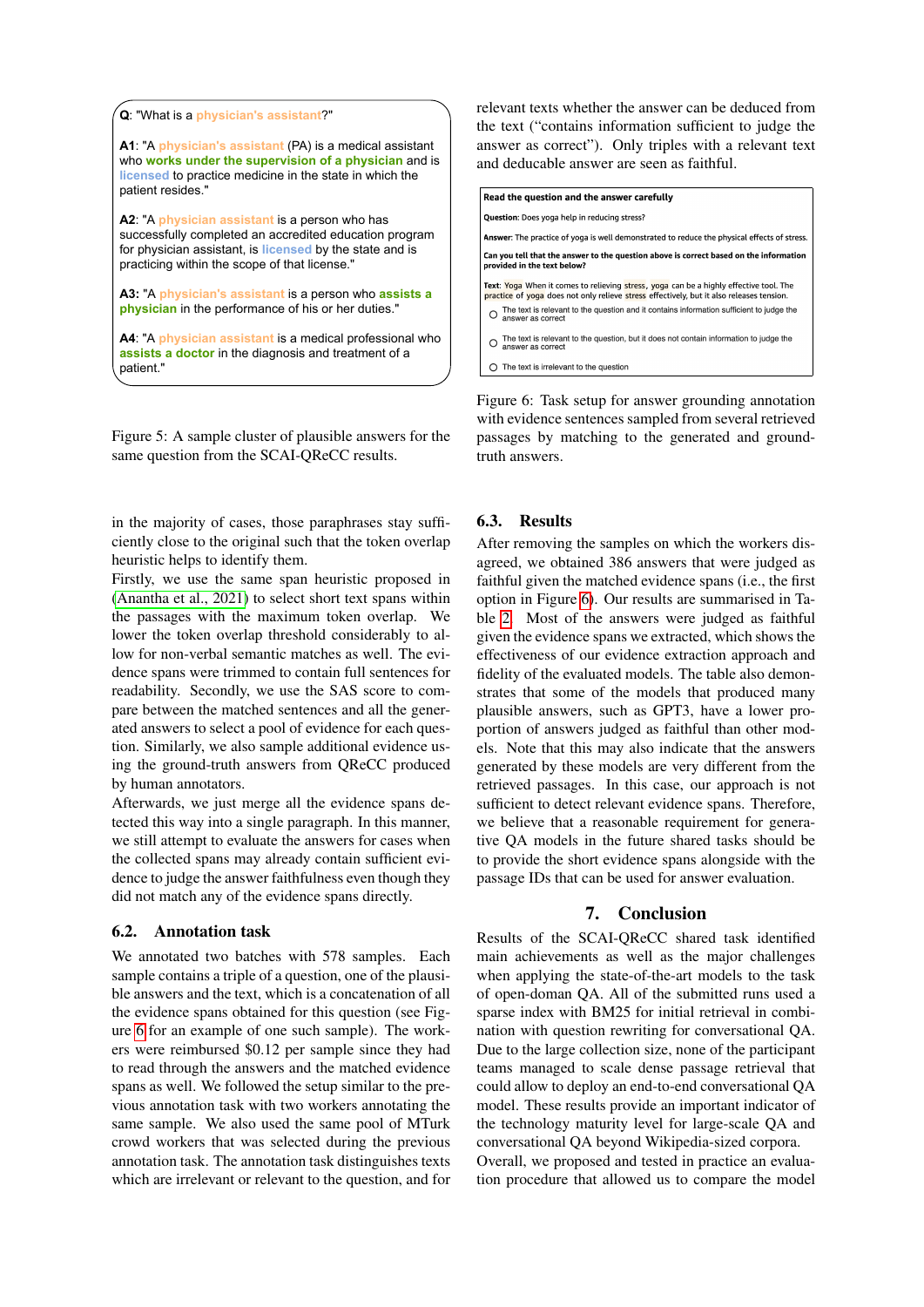| <b>Team</b> | Run                 | <b>Ouestion</b> | <b>Plausible</b> | Implausible Malformed Faithful Unfaithful |                |                |                |
|-------------|---------------------|-----------------|------------------|-------------------------------------------|----------------|----------------|----------------|
| rachael     | 2021-09-04-10-39-42 | rewritten       | 183              | 5                                         | 4              | 37             | $\overline{c}$ |
| rachael     | 2021-09-08-21-49-44 | original        | 133              | 6                                         | 4              | 30             |                |
| rachael     | 2021-09-08-07-07-57 | original        | 120              | 4                                         | 5              | 30             | $\Omega$       |
| rachael     | 2021-09-15-09-07-49 | original        | 103              | 4                                         | 6              | 29             |                |
|             | GPT3 baseline       | original        | 149              | 4                                         | 8              | 28             | 3              |
| ultron      | rag-bm $25\_100$    | rewritten       | 173              | 15                                        | 6              | 27             | 2              |
| rachael     | 2021-09-06-09-21-43 | rewritten       | 158              | 4                                         | 3              | 26             | 4              |
| ultron      | 2021-09-08-15-04-28 | rewritten       | 149              | 16                                        | 6              | 24             |                |
| rachael     | 2021-09-15-19-36-31 | rewritten       | 132              | 2                                         | $\overline{c}$ | 24             | 0              |
| rachael     | 2021-09-15-09-06-44 | original        | 73               | $\Omega$                                  | 4              | 22             |                |
| rachael     | 2021-09-08-07-09-57 | original        | 75               | 2                                         | 4              | 16             |                |
| rali-qa     | 2021-09-09-13-01-07 | rewritten       | 33               | 6                                         | 11             | 16             |                |
| rachael     | 2021-09-08-15-40-34 | original        | 41               | 6                                         | 2              | 14             | 3              |
| torch       | usi T5 raw2         | original        | 36               | 7                                         | 16             | 14             | 0              |
| ultron      | 2021-09-04-17-28-07 | rewritten       | 117              | 13                                        | 7              | 13             | 0              |
| rachael     | 2021-09-15-09-08-40 | original        | 52               | 4                                         | 4              | 10             | 0              |
| ultron      | BART-large-top1BM25 | rewritten       | 29               | 3                                         | 11             | 10             | $\theta$       |
| rachael     | 2021-09-15-09-05-06 | original        | 52               | 2                                         | 1              | 9              | $\theta$       |
| rachael     | 2021-09-04-10-38-07 | original        | 41               | 2                                         | $\mathbf{0}$   | 6              | L              |
|             | Simple baseline     | rewritten       | 14               | $\overline{c}$                            | 3              | 1              | 0              |
|             | Simple baseline     | original        | $\overline{0}$   | $\theta$                                  | 1              | $\overline{0}$ | $\Omega$       |
| Total       |                     |                 | 1863             | 107                                       | 108            | 386            | 21             |

<span id="page-7-4"></span>Table 2: Human evaluation results of answer plausibility and faithfulness. The runs are ordered by the number of faithful answers. The highest values in each of the columns are highlighted in bold.

performance and discover new plausible and faithful answers. We used it to extend the original conversational QA dataset used for evaluation with multiple correct answers per question. While it is impossible to elicit a complete list of all correct answers for a given question, especially for an open-ended nonfactoid question, this dataset is designed to improve our understanding of answer variations and specific properties important for a good answer. Our dataset is made available under the public URL: [https://](https://doi.org/10.5281/zenodo.5749472) [doi.org/10.5281/zenodo.5749472](https://doi.org/10.5281/zenodo.5749472)

Our evaluation results showed that the modern QA models are already able to produce fluent answers but we can not always trust those answers to be correct. Ordinary users are unaware of such models' limitations and can be easily persuaded or misguided by plausible but unfaithful answers. There's a need to establish a way to produce high quality answers grounded in the external information sources that can be referenced by the QA model. While we showed an efficient approach to mine plausible and faithful answers, it is not possible to evaluate faithfulness if the generated answers are very different from the original text. To make further progress on the generative QA task, the models should be required to provide evidence alongside with their answers explicitly indicating the answer provenance. Such evidence should be also limited to relatively short spans of bounded length, such that they can be easily examined and assessed by human evaluators.

### 8. Bibliographical References

- <span id="page-7-0"></span>Anand, A., Cavedon, L., Joho, H., Sanderson, M., and Stein, B. (2019). Conversational search (dagstuhl seminar 19461). *Dagstuhl Reports*, 9(11):34–83.
- <span id="page-7-1"></span>Anantha, R., Vakulenko, S., Tu, Z., Longpre, S., Pulman, S., and Chappidi, S. (2021). Open-domain question answering goes conversational via question rewriting. In Kristina Toutanova, et al., editors, *Conference of the North American Chapter of the Association for Computational Linguistics: Human Language Technologies (NAACL-HLT'21)*, pages 520– 534. Association for Computational Linguistics.
- <span id="page-7-2"></span>Brown, T. B., Mann, B., Ryder, N., Subbiah, M., Kaplan, J., Dhariwal, P., Neelakantan, A., Shyam, P., Sastry, G., Askell, A., Agarwal, S., Herbert-Voss, A., Krueger, G., Henighan, T., Child, R., Ramesh, A., Ziegler, D. M., Wu, J., Winter, C., Hesse, C., Chen, M., Sigler, E., Litwin, M., Gray, S., Chess, B., Clark, J., Berner, C., McCandlish, S., Radford, A., Sutskever, I., and Amodei, D. (2020). Language models are few-shot learners. In Hugo Larochelle, et al., editors, *33rd Annual Conference on Neural Information Processing Systems (NeurIPS'20)*.
- <span id="page-7-3"></span>Elgohary, A., Peskov, D., and Boyd-Graber, J. L. (2019). Can you unpack that? learning to rewrite questions-in-context. In Kentaro Inui, et al., editors, *Proceedings of the 2019 Conference on Empirical Methods in Natural Language Processing and the 9th International Joint Conference on Natural Language Processing, EMNLP-IJCNLP 2019, Hong Kong, China, November 3-7, 2019*, pages 5917–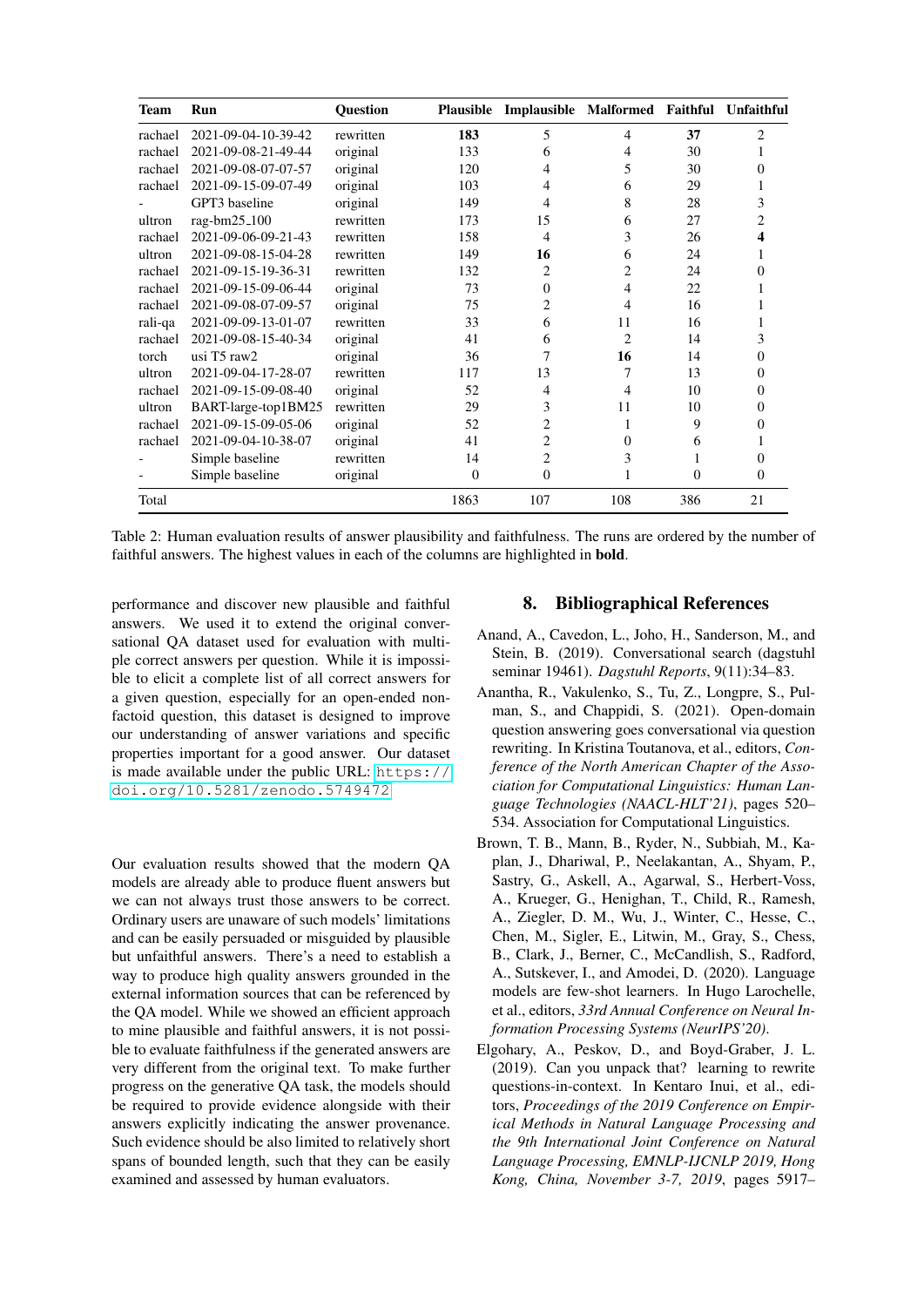5923. Association for Computational Linguistics.

- <span id="page-8-14"></span>Fuhr, N. (2017). Some common mistakes in IR evaluation, and how they can be avoided. *SIGIR Forum*, 51(3):32–41.
- <span id="page-8-7"></span>Gonçalo Raposo, Rui Ribeiro, B. M. and Coheur, L. (2022). Question rewriting? Assessing its importance for conversational question answering. In *Advances in Information Retrieval. 44th European Conference on IR Research (ECIR 2022)*, Lecture Notes in Computer Science, Berlin Heidelberg New York, March. Springer.
- <span id="page-8-1"></span>Kim, G., Kim, H., Park, J., and Kang, J. (2021). Learn to resolve conversational dependency: A consistency training framework for conversational question answering. In *Proceedings of the 59th Annual Meeting of the Association for Computational Linguistics and the 11th International Joint Conference on Natural Language Processing, ACL/IJCNLP 2021, (Volume 1: Long Papers), Virtual Event, August 1-6, 2021*, pages 6130–6141. Association for Computational Linguistics.
- <span id="page-8-2"></span>Krishna, K., Roy, A., and Iyyer, M. (2021). Hurdles to progress in long-form question answering. In *Proceedings of the 2021 Conference of the North American Chapter of the Association for Computational Linguistics: Human Language Technologies, NAACL-HLT 2021, Online, June 6-11, 2021*, pages 4940–4957. Association for Computational Linguistics.
- <span id="page-8-17"></span>Lee, H., Yoon, S., Dernoncourt, F., Kim, D. S., Bui, T., Shin, J., and Jung, K. (2021). KPQA: A metric for generative question answering using keyphrase weights. In Kristina Toutanova, et al., editors, *Conference of the North American Chapter of the Association for Computational Linguistics: Human Language Technologies (NAACL-HLT'21)*, pages 2105– 2115. Association for Computational Linguistics.
- <span id="page-8-11"></span>Lewis, M., Liu, Y., Goyal, N., Ghazvininejad, M., Mohamed, A., Levy, O., Stoyanov, V., and Zettlemoyer, L. (2020a). BART: denoising sequence-to-sequence pre-training for natural language generation, translation, and comprehension. In *Proceedings of the 58th Annual Meeting of the Association for Computational Linguistics, ACL 2020, Online, July 5-10, 2020*, pages 7871–7880. Association for Computational Linguistics.
- <span id="page-8-12"></span>Lewis, P. S. H., Perez, E., Piktus, A., Petroni, F., Karpukhin, V., Goyal, N., Küttler, H., Lewis, M., Yih, W., Rocktäschel, T., Riedel, S., and Kiela, D. (2020b). Retrieval-augmented generation for knowledge-intensive NLP tasks. In *Advances in Neural Information Processing Systems 33: Annual Conference on Neural Information Processing Systems 2020, NeurIPS 2020, December 6-12, 2020, virtual*.
- <span id="page-8-4"></span>Li, H., Gao, T., Goenka, M., and Chen, D. (2021). Ditch the gold standard: Re-evaluating conversational question answering. *arXiv preprint*

*arXiv:2112.08812*.

- <span id="page-8-13"></span>Lin, C.-Y. (2004). ROUGE: A package for automatic evaluation of summaries. In *Text Summarization Branches Out*, pages 74–81, Barcelona, Spain, July. Association for Computational Linguistics.
- <span id="page-8-15"></span>Liu, Z., Zhou, K., Mao, J., and Wilson, M. L. (2021a). POSSCORE: A simple yet effective evaluation of conversational search with part of speech labelling. In Gianluca Demartini, et al., editors, *30th ACM International Conference on Information and Knowledge Management (CIKM'21)*, pages 1119–1129. ACM.
- <span id="page-8-10"></span>Liu, Z., Zhang, K., Xiong, C., Liu, Z., and Sun, M. (2021b). Openmatch: An open source library for neu-ir research. In *SIGIR '21: The 44th International ACM SIGIR Conference on Research and Development in Information Retrieval, Virtual Event, Canada, July 11-15, 2021*, pages 2531–2535. ACM.
- <span id="page-8-5"></span>Luan, Y., Eisenstein, J., Toutanova, K., and Collins, M. (2021). Sparse, dense, and attentional representations for text retrieval. *Trans. Assoc. Comput. Linguistics*, 9:329–345.
- <span id="page-8-6"></span>Potthast, M., Gollub, T., Wiegmann, M., and Stein, B. (2019). TIRA integrated research architecture. In Nicola Ferro et al., editors, *Information Retrieval Evaluation in a Changing World - Lessons Learned from 20 Years of CLEF*, volume 41 of *The Information Retrieval Series*, pages 123–160. Springer.
- <span id="page-8-0"></span>Qiu, M., Huang, X., Chen, C., Ji, F., Qu, C., Wei, W., Huang, J., and Zhang, Y. (2021). Reinforced history backtracking for conversational question answering. In *Thirty-Fifth AAAI Conference on Artificial Intelligence, AAAI 2021, Thirty-Third Conference on Innovative Applications of Artificial Intelligence, IAAI 2021, The Eleventh Symposium on Educational Advances in Artificial Intelligence, EAAI 2021, Virtual Event, February 2-9, 2021*, pages 13718–13726. AAAI Press.
- <span id="page-8-9"></span>Radford, A., Wu, J., Child, R., Luan, D., Amodei, D., Sutskever, I., et al. (2019). Language models are unsupervised multitask learners. *OpenAI blog*, 1(8):9.
- <span id="page-8-8"></span>Raffel, C., Shazeer, N., Roberts, A., Lee, K., Narang, S., Matena, M., Zhou, Y., Li, W., and Liu, P. J. (2020). Exploring the limits of transfer learning with a unified text-to-text transformer. *J. Mach. Learn. Res.*, 21:140:1–140:67.
- <span id="page-8-16"></span>Risch, J., Möller, T., Gutsch, J., and Pietsch, M. (2021). Semantic answer similarity for evaluating question answering models. In *3rd Workshop on Machine Reading for Question Answering*, pages 149–157.
- <span id="page-8-3"></span>Siblini, W., Sayil, B., and Kessaci, Y. (2021). Towards a more robust evaluation for conversational question answering. In *Proceedings of the 59th Annual Meeting of the Association for Computational Linguistics and the 11th International Joint Conference on Natural Language Processing, ACL/IJCNLP 2021, (Volume 2: Short Papers), Virtual Event, August 1-6,*